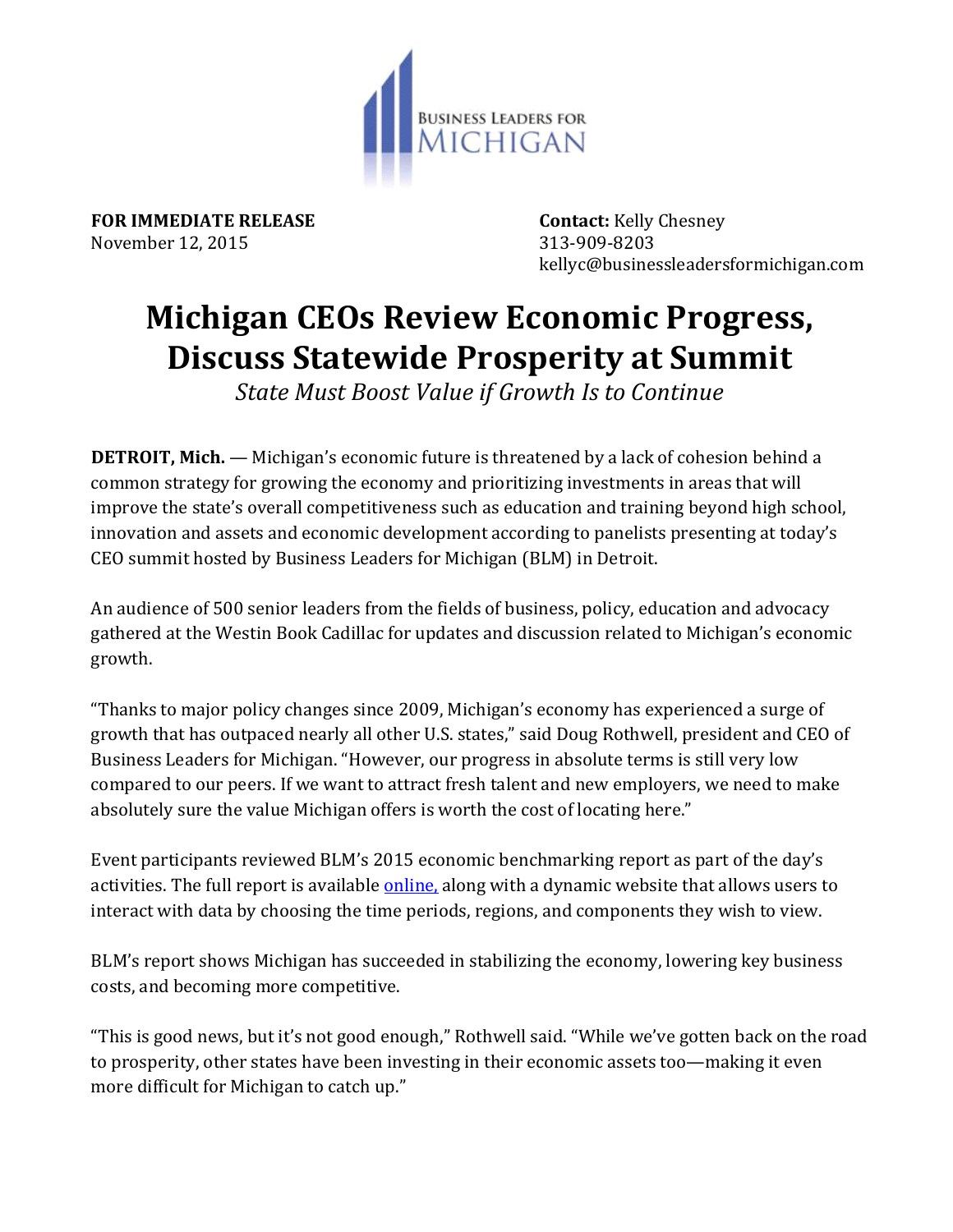Rothwell said while output indicators like employment, income and GDP have improved substantially in recent years, they began to slow somewhat during 2014.

"If Michigan is to evolve beyond its old, cyclical economy, we must innovate to add value in other key areas," Rothwell said. "While Michigan has reduced business costs considerably, we need to do much more to excite the interest of site selectors and talented younger workers."

Rothwell said the following benchmarking data showed a state that still needs to improve:

- Michigan's employment, per capita income and per capita GDP have all grown faster than "Top Ten" states but, in absolute terms, Michigan is still below average – with rankings of 46th in annual unemployment, 36th in per capital personal income and 34th in per capita GDP.
- While per capita personal income in Michigan continues to grow faster than most states, the absolute level is still \$11,000 below the "Top Ten" average.
- While Michigan's population has experienced positive growth for the third consecutive year, and ranks 10th in the nation, "Top Ten" states grew seven times faster on average.
- $\bullet$  Michigan is the 10<sup>th</sup> oldest state, with a median age of 39.6, three years older than the "Top" Ten" states.
- Michigan attracts fewer students from out of state than all but four other states.
- Michigan has improved its cost competitiveness, but lags on many measures demonstrating the value of locating here. For example:
	- o Michigan's corporate and overall tax climates continue to be among the best nationally.
	- $\circ$  Michigan's educational attainment levels rank 31<sup>st</sup> in the nation.
	- o Only 22 percent of Michigan high school students are career and college ready almost 13 percentage points behind the average of "Top Ten" states.
	- o Michigan's production of technical degrees and certificates is 12 percent lower than "Top Ten" states and "Top Ten" states are enrolling secondary school students in career and technical education courses at more than twice the rate of Michigan.
	- $\circ$  Michigan continues to show innovative strength, ranking 6<sup>th</sup> in university R & D and 12th in terms of patents per capita, but lags in entrepreneurial activity.
	- o "Top Ten" states spend more than twice as much as Michigan on economic development.

Speakers at today's event helped frame Michigan's economic data in the context of future growth. Expert panelists from across the U.S. provided insights into what makes states more competitive, while local business leaders shared their strategies for maintaining a leading edge.

Innovation expert Tom Kelley also offered insights highlighting ways creativity can spark growth in organizations during an afternoon keynote.

All the conference materials from today's summit including the BLM's 2015 Economic Competitiveness Benchmarking Report are available at [www.businessleadersformichigan.com.](http://www.businessleadersformichigan.com/)